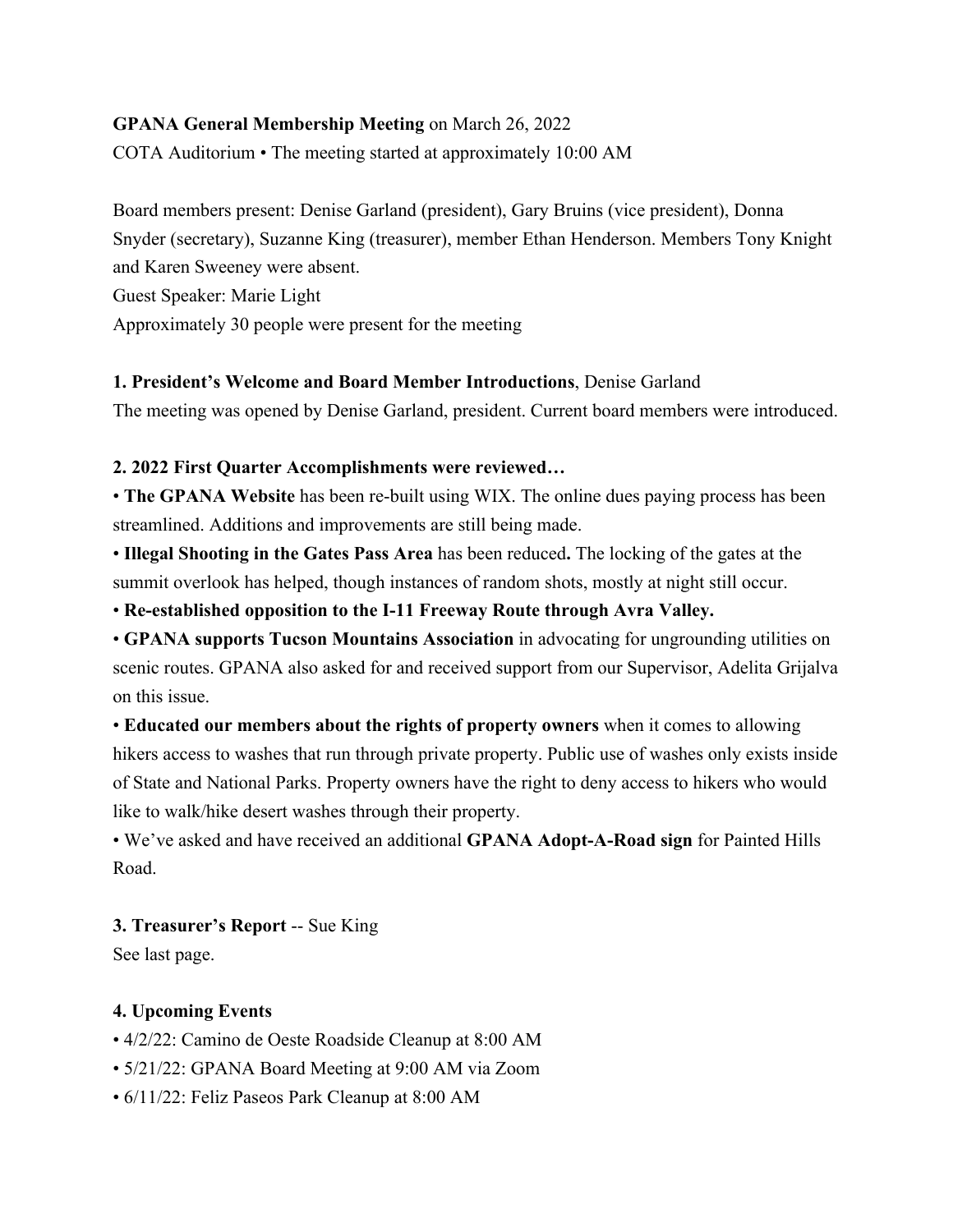- 7/9/22: GPANA Board Meeting at 9:00 AM via Zoom
- 10/15/22: Painted Hills Roadside Cleanup at 8:00 AM; and Fall General Membership Meeting at 10 AM
- 10/22/22: Camino de Oeste Roadside Cleanup at 8:00 AM

## **5. Issues We are Tracking**

• TEP damage to native plants along Speedway. TMA has taken action on this issue with mixed results. TEP avoids undergrounding utility lines along scenic corridors in Pima County.

- TEP and emission of Nitrogen Oxide from its Irvington Power Plant.
- Pima County's revisions to the Outdoor Sign and Lighting Ordinance
- Graffiti at the Gates Pass Overlook. The stone buildings and some boulders have been tagged.

This is an ongoing issue. The Parks Department contracts with a local vendor to clean up graffiti. Individuals should not clean or paint over graffiti themselves.

• Buffelgrass, an ever-present fire hazard. We encourage our members to recognize and remove it from their property. To do more go here: Buffelgrass Pulling:

http://www.desertmuseum.org/buffelgrass/

- Neighborhood issues regarding Dark Skies, an ongoing issue: https://www.darksky.org/
- Illegal shooting in the Gates Pass Area.
- I-11 Freeway proposed route through Avra Valley
- AZ House Bill 2674 that created a study committee to look at the need for affordable housing.
- Unreliable internet service in our Gates Pass area.

#### **6. Future Efforts**

• 2022 GPANA Goals — improving website and social media, investigating additional outreach resources, increasing membership, increasing parks and public lands

- 24/7 phone line to call when illegal grading or building is taking place.
- Reestablishing the County Magistrate to hear Department of Environmental Quality cases.

# **7. Update from Colin Waite, Director of the Cooper Center for Environmental Learning**

Colin gave a brief report on the status of the center's projects and goals. Cooper Center now has 6 full time educators and they are growing their programs. Construction for the facility improvements will start in May with a projected completion 4 months after the start. Fundraising is an on-going process though they did receive a \$400,000 gift from a donor.

#### **8. Honoring Longtime GPANA Advocate Oliva Cajero Bedford**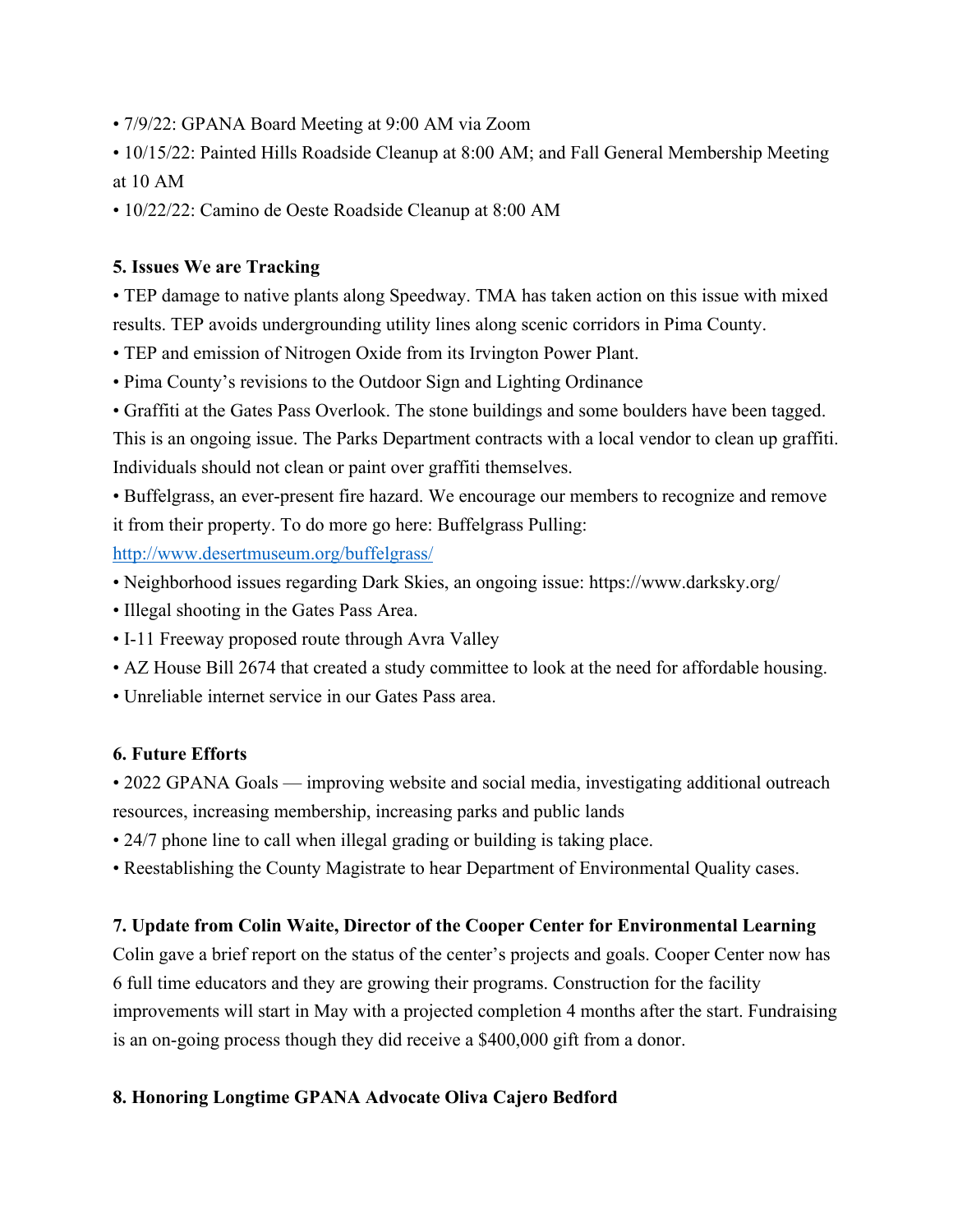Sadly, we lost a strong voice for the westside and GPANA when Olivia died in early February. Her son Travis and daughter Tara Bedford Chipman, along with a family friend, joined our Painted Hills cleanup and then came to the meeting. GPANA presented a \$500 check, in Olivia's honor, to the Cooper Center. President Denise Garland shared some memories sent in by members. Member Jim Wilson, a neighbor and long-time friend, shared stories and laughs. Olivia will be sorely missed, especially at our roadside pickups, always chic in her purple jumpsuit, with her purple truck and go get 'em attitude.

#### **8. Guest Speaker – Marie Light on Water Conservation**

Marie Light, a hydrologist at Tucson Water, gave a very informative talk on water harvesting, conservation and an overview of how Tucson Water works to ensure water for our future. Click here for the link to the Watershed Management Group for information directed to homeowners and HOAs wanting to improve water retention on their properties: https://watershedmg.org/services/home/

Another helpful site is here: https://www.harvestingrainwater.com/

Additional links of interest: Buffelgrass Pulling: http://www.desertmuseum.org/buffelgrass/ TEP: Trees for You program (\$5 trees!) https://www.tep.com/trees-for-you/ Neighborhood Watch: to learn more and to start a neighborhood group, go here: https://pimasheriff.org/services/neighborhood-watch

With no further issues or comments President Denise Garland thanked everyone. The meeting ended at about 12 PM.

Respectfully submitted, Donna Snyder, Secretary Gates Pass Area Neighborhood Association Contact us at: gpanasec@gmail.com